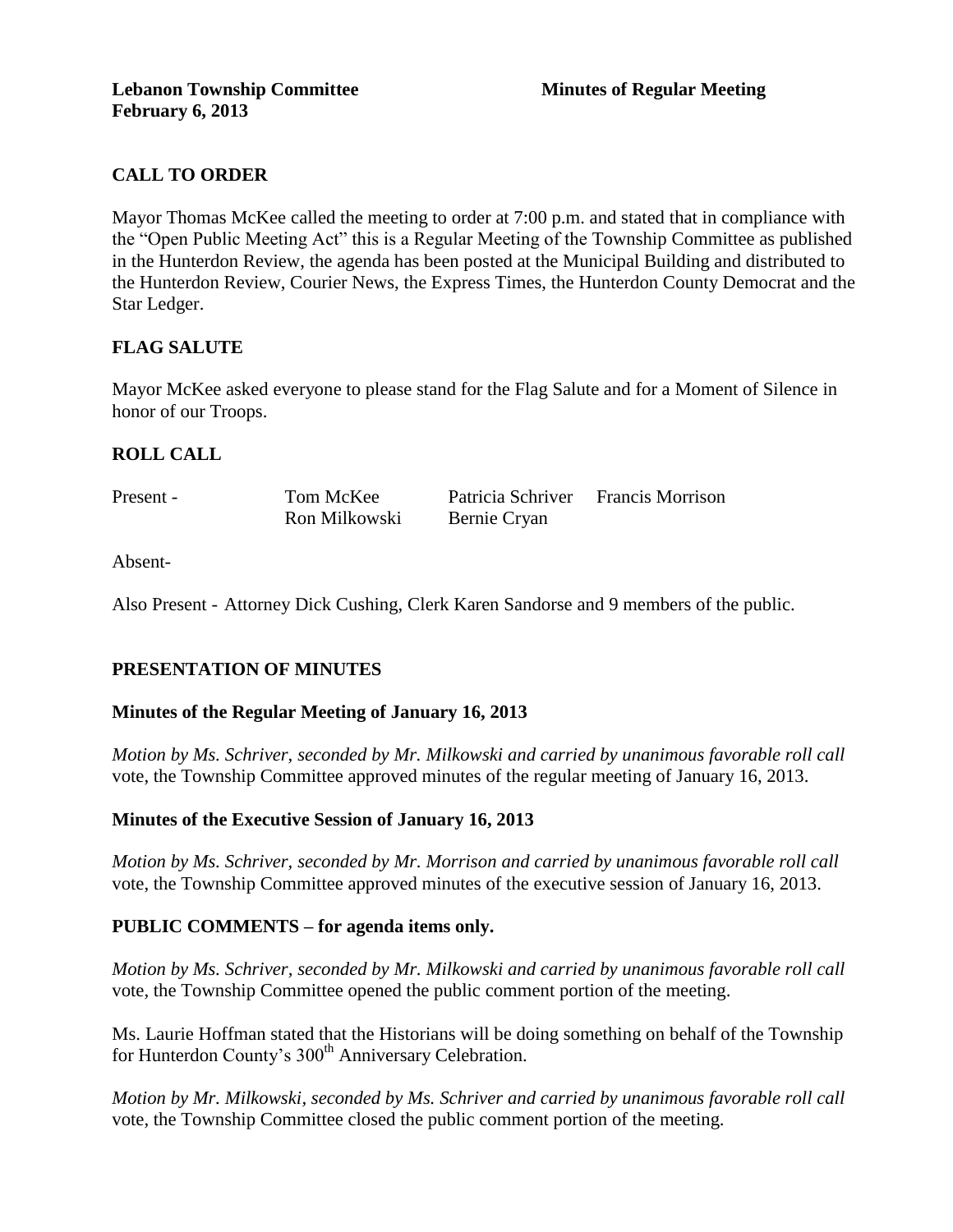LTCM 02/06/2013 Page 2 of 15

### **ORDINANCE**

#### **Introduction**

## **Ordinance No. 2013-03- Authorizing the Acquisition of Real Property – Blk 64, Lot 7.03**

Mayor McKee stated that the property is located adjacent to Fire Station No. 1. The acquisition will provide for a more conforming lot for Station No. Mayor McKee stated that the land will be purchased at a cost of \$1000.00 to the Township. The cost will cover the fees of all surveys, preparation of documents and other submissions related to the acquisition. Mayor McKee stated that the placement of the tank happened and in the end worked out for the Township.

*Motion by Ms. Schriver, seconded by Mr. Morrison and carried by unanimous favorable roll call*  vote, the Township Committee approved Ordinance No. 2013-03 as entitled below.

## **TOWNSHIP OF LEBANON COUNTY OF HUNTERDON ORDINANCE NO. 2013-03 AN ORDINANCE AUTHORIZING THE ACQUISITION OF REAL PROPERTY KNOWN AS A PORTION OF BLOCK 64, LOT 7.03 ON THE TAX MAP OF THE TOWNSHIP OF LEBANON**

Public Hearing to be held on February 20, 2013

## **RESOLUTIONS**

## **Resolution No. 28-2013 – Bond Anticipation Note**

*Motion by Ms. Schriver, seconded by Mr. Milkowski and carried by unanimous favorable roll call*  vote, the Township Committee approved Resolution No. 28-2013 as attached.

TOWNSHIP OF LEBANON COUNTY OF HUNTERDON STATE OF NEW JERSEY RESOLUTION NO. 28-2013 RESOLUTION OF THE TOWNSHIP OF LEBANON, IN THE COUNTY OF HUNTERDON, NEW JERSEY, COVENANTING TO COMPLY WITH THE PROVISIONS OF THE INTERNAL REVENUE CODE OF 1986, AS AMENDED, APPLICABLE TO THE EXCLUSION FROM GROSS INCOME FOR FEDERAL INCOME TAX PURPOSES OF INTEREST ON OBLIGATIONS ISSUED BY THE TOWNSHIP OF LEBANON AND AUTHORIZING THE MAYOR, TOWNSHIP CLERK, CHIEF FINANCIAL OFFICER AND OTHER TOWNSHIP OFFICIALS TO TAKE SUCH ACTION AS THEY MAY DEEM NECESSARY OR ADVISABLE TO EFFECT SUCH COMPLIANCE AND DESIGNATING A \$722,500 BOND ANTICIPATION NOTE, DATED FEBRUARY 1, 2013, PAYABLE JANUARY 31, 2014, AS A "QUALIFIED TAX-EXEMPT OBLIGATION" PURSUANT TO SECTION 265 (b)(3) OF THE INTERNAL REVENUE CODE OF 1986, AS AMENDED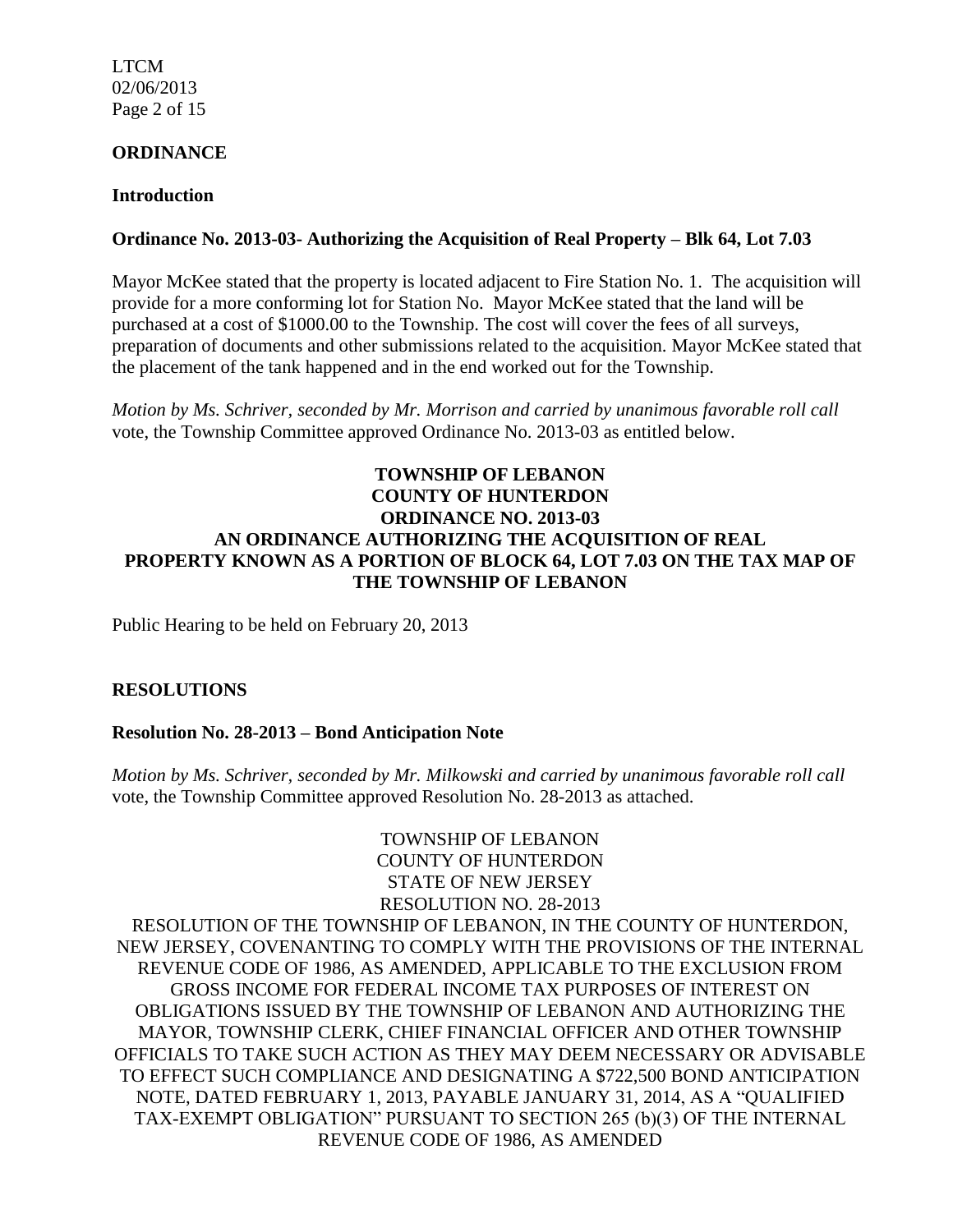LTCM 02/06/2013 Page 3 of 15

### **Resolution No. 29-2013 - Voorhees Municipal Alliance Grant**

*Motion by Mayor McKee, seconded by Ms. Schriver and carried by unanimous favorable roll call*  vote, the Township Committee approved Resolution No. 29-2013 as written below.

### **STATE OF NEW JERSEY COUNTY OF HUNTERDON TOWNSHIP OF LEBANON RESOLUTION NO. 29-2013**

WHEREAS, the Township Committee of the Township of Lebanon, County of Hunterdon, State of New Jersey recognizes that the abuse of alcohol and drugs is a serious problem in our society amongst persons of all ages; and,

WHEREAS, the Township of Lebanon Committee further recognizes that it is incumbent upon not only public officials but upon the entire community to take action to prevent such abuses in our community; and,

WHEREAS, the Township of Lebanon Committee supports the application of funding from Governor's Council on Alcoholism and Drug Abuse through the County of Hunterdon; NOW, THEREFORE, BE IT RESOLVED by the Township of Lebanon, County of Hunterdon, State of New Jersey hereby recognizes the following:

1. The Township Committee does hereby support the submission of an application for the Voorhees Municipal Alliance Grant for calendar year 2013 in the amount of \$20,300.00

## **OLD BUSINESS**

## **Notice of Unsafe Structure**

Construction Code Official Charlie Rogers present.

Mr. Rogers stated that the property at 2069 Route 31 has two building that are falling down. Route 31 and a river are at risk if the buildings were to collapse on their own. Mr. Rogers tried to notify the owner via Unsafe Structure, on January 8, 2013. The owner was given 7 days in which to respond and to demolish the structures. Mr. Roger stated that the certified mail was unclaimed and returned. There is some doubt if the owner actually owns the property and it appears to be obvious that he is not going to take the buildings down. Mr. Rogers stated that the NJ Department of Community Affairs was addressing the issue and posted the building as being unsafe. Once they realized that the property is located in Lebanon Township they contracted Mr. Rogers and informed him that the structures need to be demolished. Mr. Rogers stated that he feels that the structures are imminent hazards and if there is a heavy snowfall they will come down. Attorney Cushing stated that the Township holds the tax sale certificate on the property and has for a period of time. It appears that the owner has abandoned the property entirely. The Township does not have title to the property thus has no right to access the land. Attorney Cushing stated that the property owner must receive 24 hours' notice prior to the Township demolishing the buildings. Unfortunately, the taxpayers will have to cover the cost of the demolition if the owner does not. Attorney Cushing stated that the issue can be addressed as an emergency situation under the bidding laws and quotes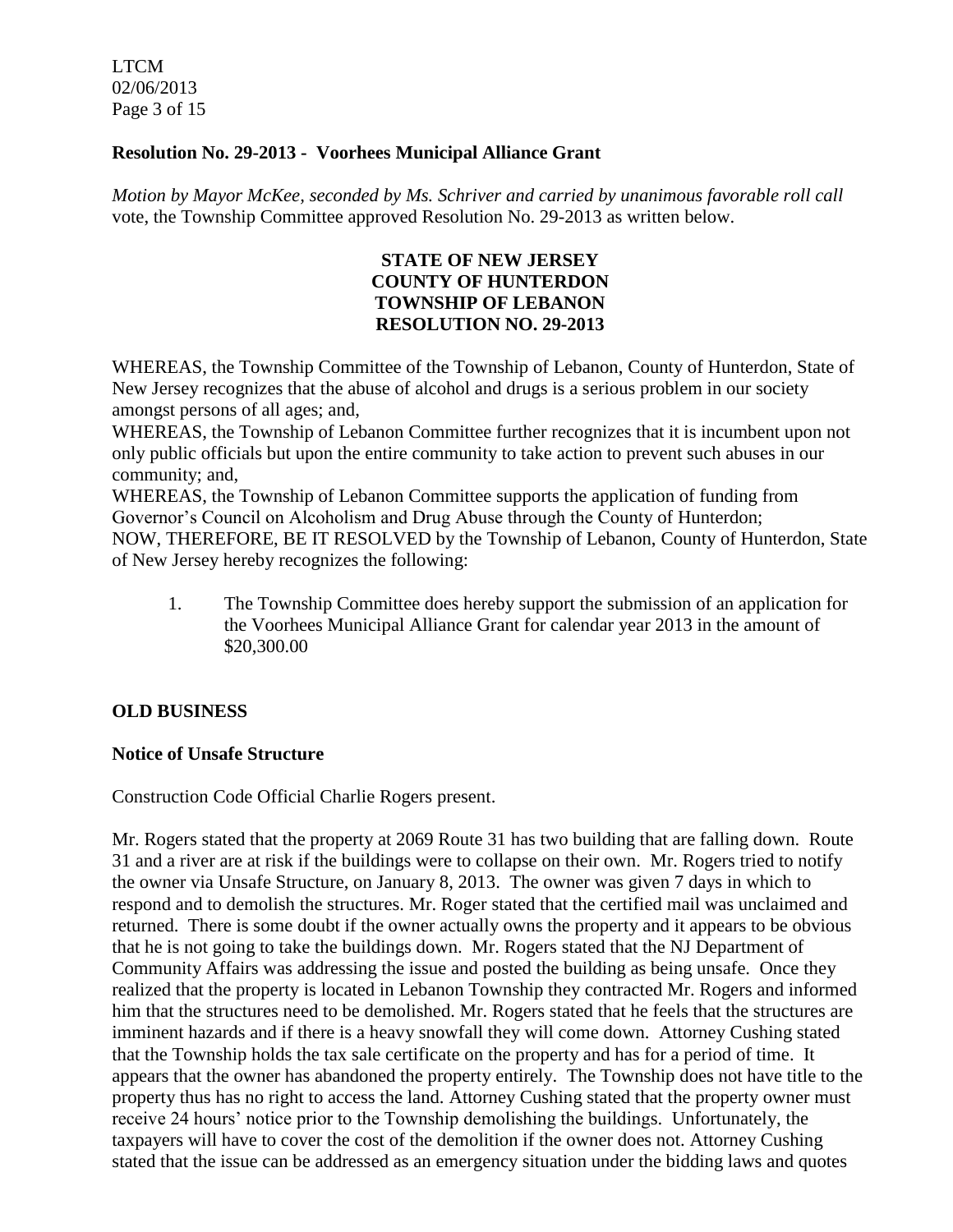LTCM 02/06/2013 Page 4 of 15

can be obtained. Discussion was held on the risk of the DPW taking down the buildings and the possibility of the DPW removing the debris or filling in the holes once the debris is removed. The Committee raised concerns with the prospect of oil tanks or asbestos being on the property. Attorney Cushing asked Mr. Rogers what the cost might be for the demolition. Mr. Rogers stated that he has seen the cost for an individual home to be demolished at \$25,000.00-\$30,000.00. Mayor McKee will work to obtain at least three quotes for the work to be conducted. Freeholder Rob Walton stated that, at last night's meeting, the Freeholders approved a contract for the demolition of structures on County park land. Mr. Walton suggested that the Mayor contact Mr. John Glenn to inquire on the contractors who bid on the County work and for guidance on how the process works. Mr. Cryan asked Attorney Cushing if the cost of the demolition will be added to the lien for the delinquent taxes. Attorney Cushing stated that the Township would need to get a judgment against the property owner. Attorney Cushing stated that the value of the property needs to be looked into because if the lien exceeds the value of the property the Township has nothing to gain. Mr. Cryan stated that once the buildings are removed the value of the property will increase.

*Motion by Ms. Schriver, seconded by Mayor McKee and carried by unanimous favorable roll call*  vote, the Township Committee approved Resolution No. 30-2013 as written below.

## **STATE OF NEW JERSEY COUNTY OF HUNTERDON TOWNSHIP OF LEBANON RESOLUTION NO. 30-2013**

WHEREAS, there is an imminent hazard as reported by the Construction Code Official on Block 7 Lot 11, in which the Construction Code Official has reported presents an immediate danger and threat to human life and property by virtue of the conditions of the buildings on the property; and WHEREAS, the Construction Code Official has issued a Notice of Unsafe Structure to the property owner at the address that is set forth in the tax records for the Township of Lebanon; and WHEREAS, if immediate action is not taken there is the potential for either the buildings to collapse onto Route 31 or also potentially collapsing into the river; and

WHEREAS, because of the immediate emergency there is not enough time to go out for bids because of the risk that would occur from additional delays; and

THEREFORE, the appropriate procedure would be to get quotes to have the demolition work done. NOW, THEREFORE BE IT RESOLVED, by the Mayor and Township Committee that the Mayor and Township Clerk are authorized to get three quotes, if possible, as quickly as possible, to demolish the structures that are located on Block 7 Lot 11.

FURTHERMORE, the Township Committee will meet again on February . 2013 in order to award bids for the demolition of the buildings on the property.

FURTHERMORE, the Construction Code Official will issue the appropriate notice to the property owner that the buildings are going to be demolished within 24 hours once the Township has the contractor available.

## **Rescue Squad Plaque**

*Motion by Ms. Schriver, seconded by Mayor McKee and carried by unanimous favorable roll call*  vote, the Township Committee authorized the purchase of an 18" x 14" plaque, from International Bronze in New York City, to be placed on the exterior of the Squad building, at a total cost of \$589.00.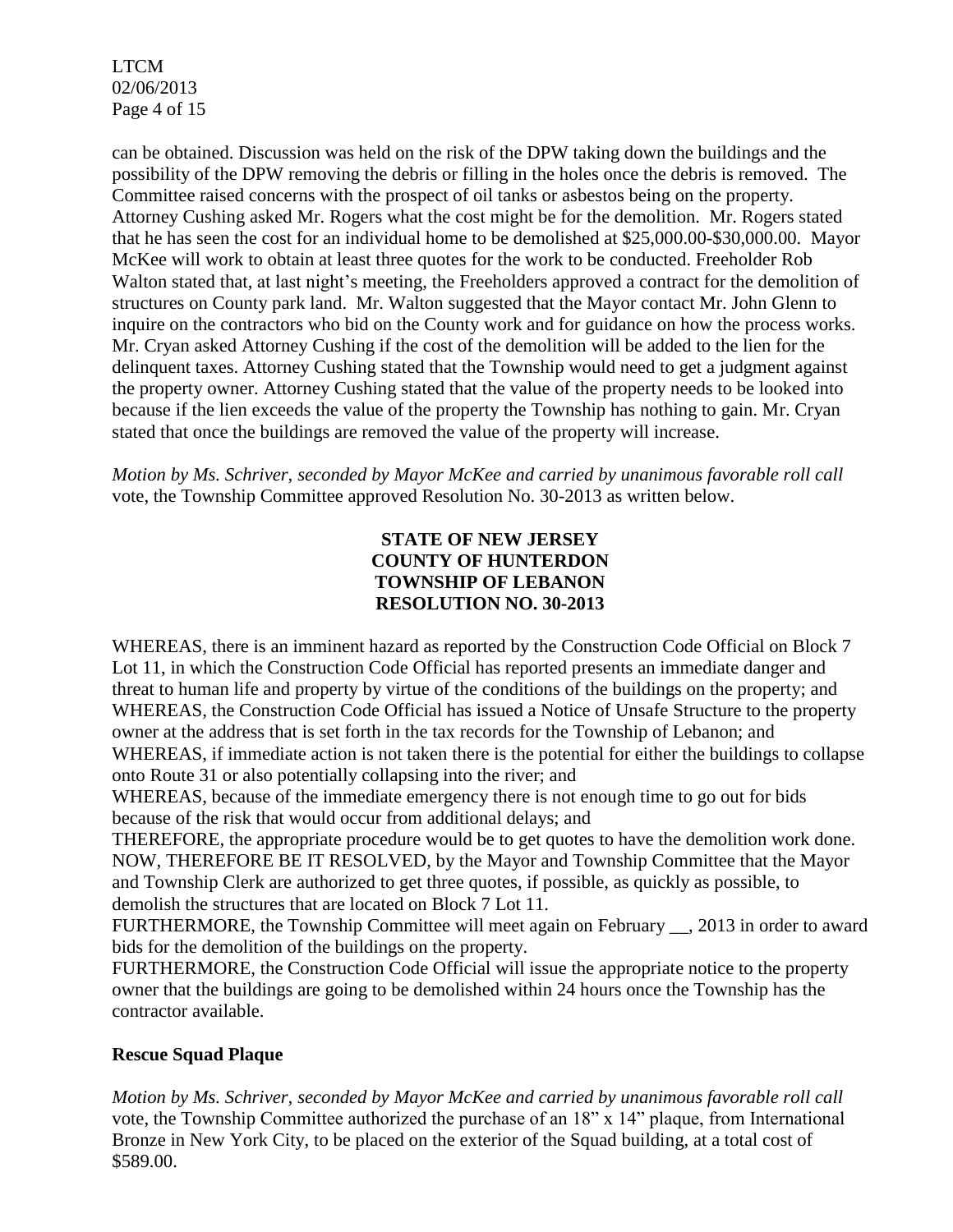LTCM 02/06/2013 Page 5 of 15

#### **Schedule Township Dinner**

*Motion by Ms. Schriver, seconded by Mayor McKee and carried by unanimous favorable roll call*  vote, the Township Committee authorized the Township Dinner to be held on March 23, 2013, with an alternate date of April 20, 2013, at the Califon Fire House. If the Califon Fire House is not available the dinner will be held at the Bloomsbury Fire House, if attainable.

### **NEW BUSINESS**

# **Hunterdon County 300th Anniversary**

Mayor McKee introduced Senator Marcia Karrow, County Administrator Cynthia Yard and Freeholder Rob Walton who were in attendance to inform the Committee and residents of the upcoming Hunterdon County 300<sup>th</sup> Anniversary celebration which will take place in 2014. Senator Karrow is the Chairman of the Celebration Committee which is a not for profit corporation and consists of seven members. Senator Karrow and Ms. Yard provided the Committee with information pertaining to fundraising and the many events that will be held. The Committee is planning to have more than 50 events and most will be free to the public. In addition to the events there will be 60 lectures throughout the year. There will be four lectures per month; half being held in the North County Library and half in the Main Library. The Committee is planning a dozen or so fundraisers to pay for the elaborate Celebration. Senator Karrow stated that the State of New Jersey is celebrating the  $350<sup>th</sup>$  Anniversary in 2014 also. Ms. Yard stated that they are very happy to have commitments from the County Schools to participate in the Celebration. Each school will be challenged by the Freeholders to participate in a timeline project in which they will choose a significant person from their community to interview and gather information on the town. Ms. Yard stated that this is the perfect opportunity to work with the students and to teach them about this beautiful County.

Senator Karrow stated that Artist Dan Campanelli has painted a picture of the Historic County Court House in Flemington. The painting is called Blue Skies and has offered the  $300<sup>th</sup>$  Anniversary Committee exclusive rights to the painting in perpetuity. Senator Karrow stated that they are trying to raise the money for the painting so they can donate it to the County. The Anniversary Committee will also be selling 300 signed and numbered prints. The Anniversary Committee is encouraging each municipality to purchase one to hang in their Municipal Building. The cost for the print is \$195.00; framed \$395.00.

Senator Karrow stated that they are looking for volunteers from each municipality and would appreciate an official liaison from Lebanon Township. The liaison would be responsible to attend most, if not all, of the Anniversary Committee meetings. Senator Karrow stated that they would like Lebanon Township to be a serious participant in the Tricentennial Celebration and requested that a

Township Official or the Township Historians come up with an idea for an event or a lecture which pertains to Lebanon Township.

*Motion by Mr. Milkowski, seconded by Ms. Schriver and carried by unanimous favorable roll call*  vote, the Township Committee approved the purchase of one print of the Historic County Court House at a cost of \$195.00.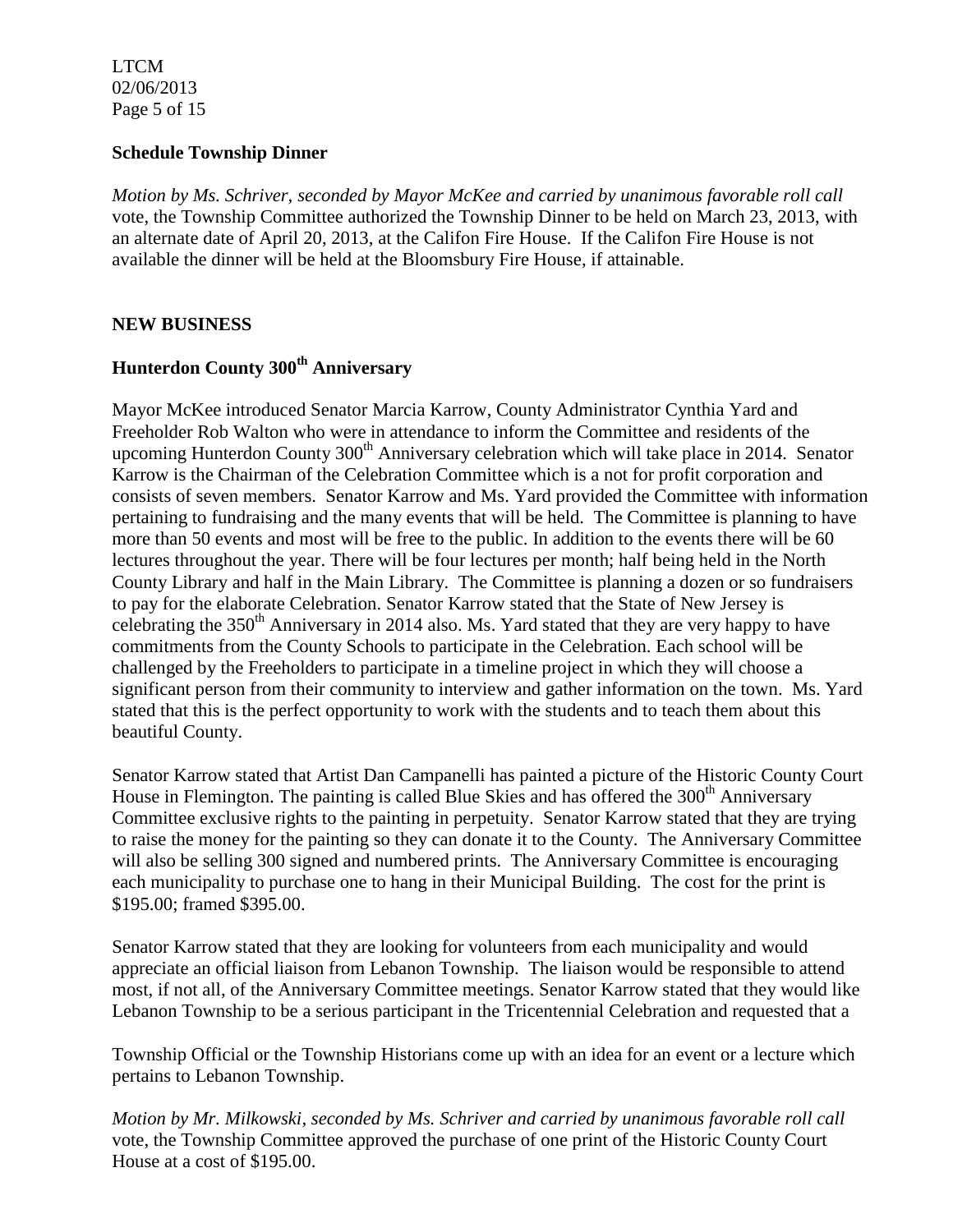LTCM 02/06/2013 Page 6 of 15

## **Schedule Budget Meetings**

Held to the February 20, 2013 meeting.

## **Reach the Beach Relay – October 18th and 19th 2013**

*Motion by Ms. Schriver, seconded by Mr. Morrison and carried by favorable roll call vote, the* Township Committee approved the Reach the Beach Relay to travel through Lebanon Township between October 18, 2013 and October 19, 2013 between the hours of 8:30 p.m. and 1:00 a.m. subject to any requirements relative to insurance or the Police Chief. AYES: Schriver, McKee, Morrison, Cryan ABSTAIN: Milkowski

### **Junk Yard License Application – Burd's Salvage**

*Motion by Ms. Schriver, seconded by Mayor McKee and carried by unanimous favorable roll call*  vote, the Township Committee approved a Junk Yard License for Burd's Salvage.

### **Melick Lebanon Farm, LLC – Police Firing Range**

*Motion by Ms. Schriver, seconded by Mr. Milkowski and carried by unanimous favorable roll call*  vote, the Township Committee approved the Melick Lebanon Farm Agreement for the 2013 Year with an annual rental fee of \$1.00.

#### **Tax Map Maintenance**

Mayor McKee stated that the Township has received a proposal from Heritage Consulting Engineers for Professional Land Surveying and Drafting Services to maintain and provide updates to the Lebanon Township Municipal Tax Maps. Engineer Thomas Yager retired last year and recommended to the Tax Assessor that the Township consider having Heritage Consulting assume the tax map work as the Senior CADD Operator and a Senior Engineer who had been working with him on the Township's Tax Maps, will be working with Heritage. The proposal is for a Professional Land Surveyor at \$100.00/hour and a Senior CADD Operator at \$80.00/hr. The approximate budget is for \$10,000.00 for the 2013 year.

*Motion by Mayor McKee, seconded by Ms. Schriver and carried by unanimous favorable roll call*  vote, the Township Committee approved the Committee approved the Professional Land Surveying and Drafting Services proposal. A professional services resolution will be approved at the February 20, 2013 Committee meeting.

#### **Hunterdon County Open Space Trust Fund Application – Blk. 16 Lot 16**

Ms. Schriver stated that she provided the Committee with a letter and a site plan from the New Jersey Conservation Foundation regarding acquiring the Lockheed Martin property. The property is located off of Hoffman Crossing Road and continues to Route 513. Ms. Schriver asked the Committee to bring the documents, she provided, to the next Committee meeting for discussion.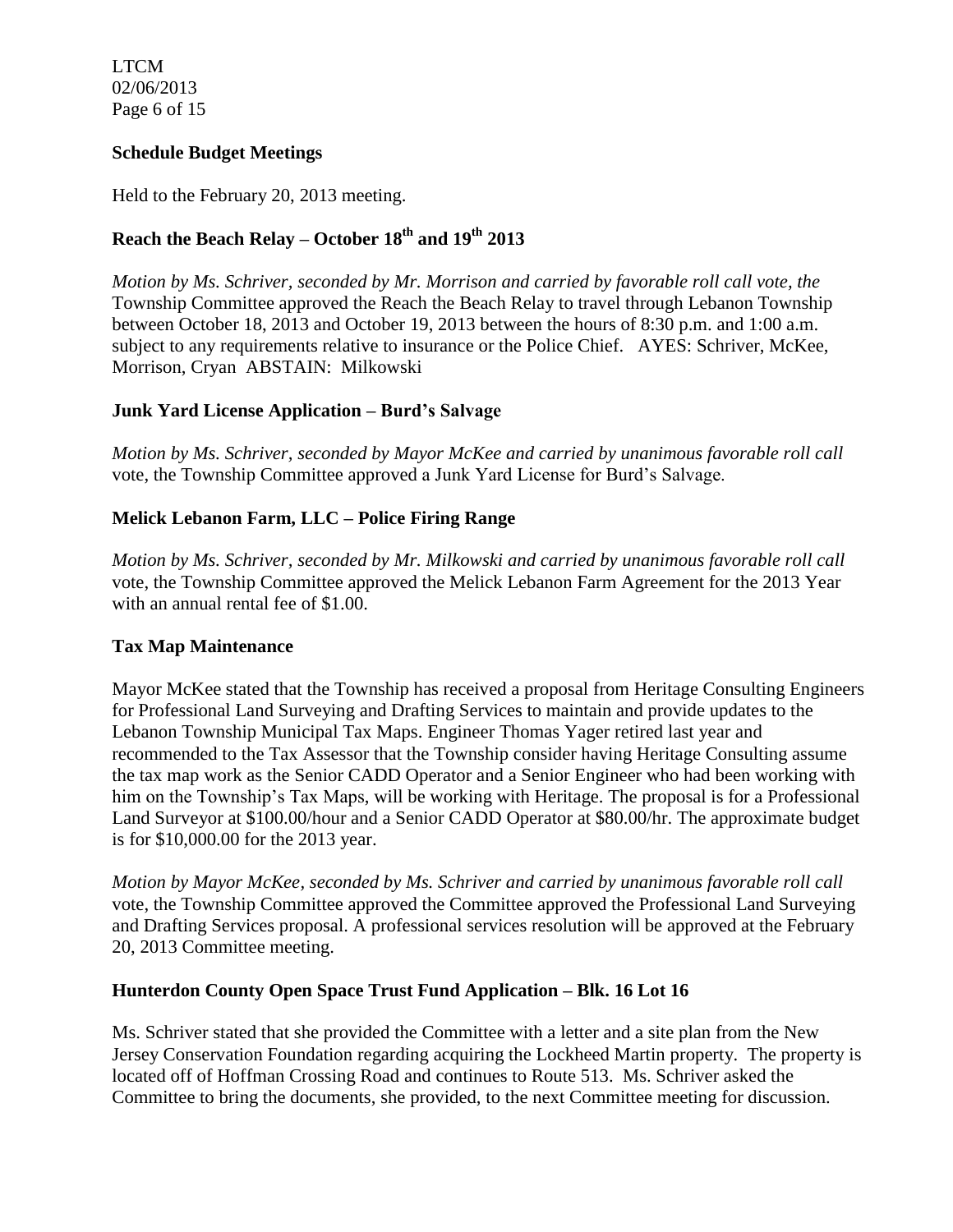LTCM 02/06/2013 Page 7 of 15

#### **Zoning Officer Correspondence – Filing System**

Ms. Schriver stated that the Zoning Officer sent a letter stating that the current filing system has problems. Ms. Schriver recommended that a few Committee members meet with Mr. Flemming to see what needs to be done to correct the problem.

## **NJDEP Trail Grants**

Ms. Schriver stated that the Committee received a letter from the DEP regarding possible funding for trail grants. Ms. Schriver suggested that the LTEOS should look into the grant to assist with the Township's trail system.

#### **Ethics Workshop**

Ms. Schriver stated that Attorney Cushing suggested having someone conduct an ethics workshop in the Township. Ms. Schriver stated that she feels that this is something for the Committee to discuss and consider.

### **Committee Reports**

Mayor McKee stated that in the future if anyone from the Committee has a liaison report that they would like to provide he would like them to do so under Old Business or New Business.

#### **Flood Insurance Rating**

Mr. Milkowski stated that a resident had come to a meeting and discussed the rating the Township receives for flood insurance. Mr. Milkowski met with the Township Engineer to inquire on how the Township can better the rating it has. Engineer Risse informed Mr. Milkowski that he has spent a great deal of time working on FEMA grants and once they are completed he will look into how to increase the Township's rating.

#### **Municipal Court of North Hunterdon**

Mr. Milkowski stated that the Municipal Court of North Hunterdon is closing down and there is furniture that is being divided among the member towns. Mr. Milkowski stated that the DPW may need initial items to get started in the new building. Mayor McKee stated that he has a meeting tomorrow with the Court and they are supposed to be providing dates for the disbursement of the assets.

#### **Website**

Mr. Cryan questioned if the Committee could look into having someone speak to them on making the Township's website more robust and user friendly for the Township residents. Mr. Cryan stated that there are many things that can be done online, such as dog licensing. Mr. Cryan stated that he would like to know what it would cost to make the improvements. Mr. Cryan stated that he would also like for the Committee to be able to utilize the email system as a Committeeman. Attorney Cushing stated that many towns are creating a municipal email system. Attorney Cushing stated that any emails that are sent or received are subject to an OPRA request. If the email accounts are set up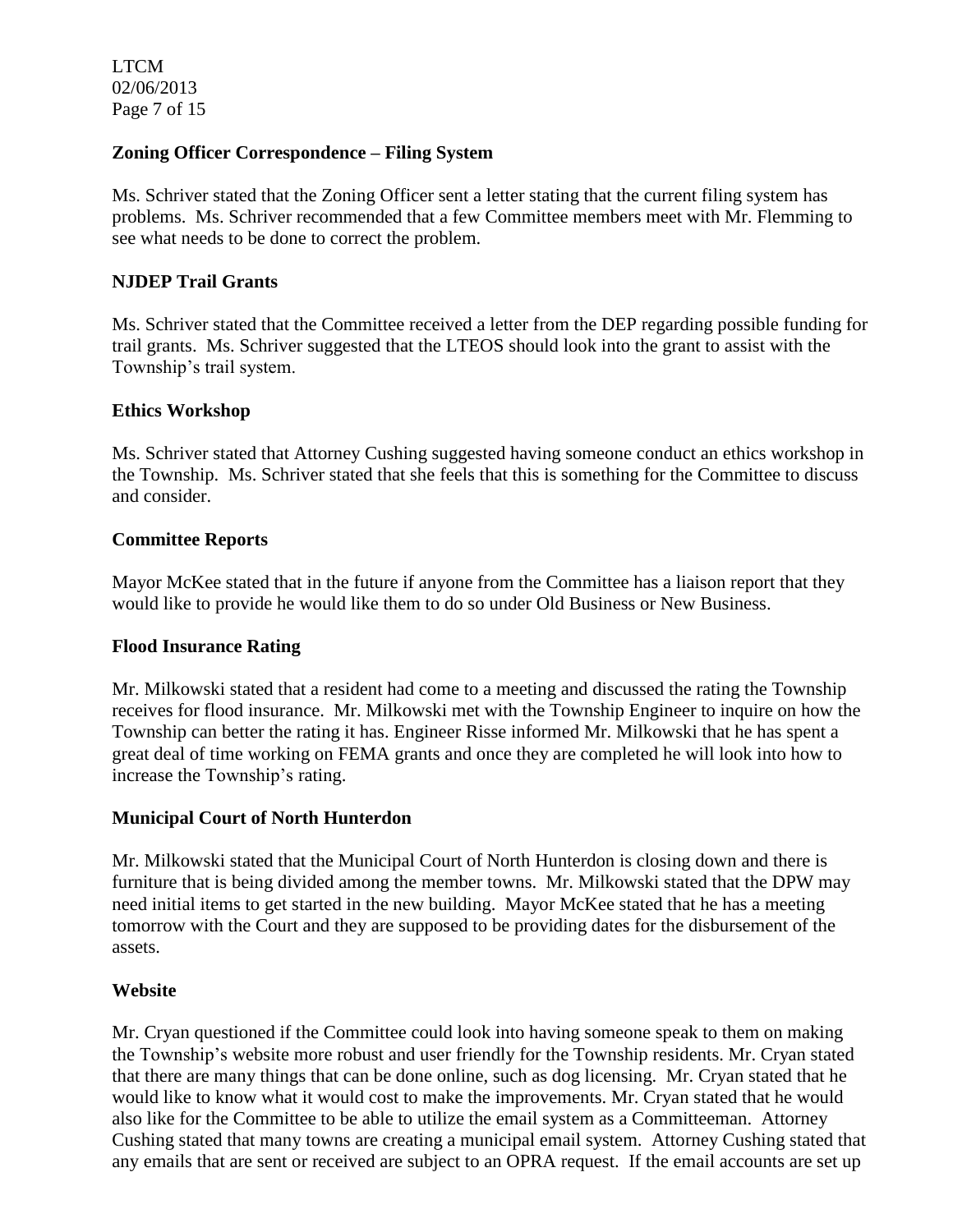LTCM 02/06/2013 Page 8 of 15

where the Clerk receives an archived copy, it is easy for the Clerk to do a search on the subject. The Committee would not have to worry about searching personal email accounts and it separates municipal emails from the Committee' s personal emails, which are not subject to an OPRA request. The Clerk will contact the Administrator of the Town of Clinton to inquire on their new system.

## **Resolution No. 31-2013- Open Public Meetings Act**

The Municipal Clerk's Association sent a sample resolution to the Township requesting support in opposing Senate Bill 2511 Amendments to the Open Public Meetings Act. Mr. Cryan stated that he attended a NJLM class and the Vice President of the Clerk's Association spoke about the matter and that the amendments are too extreme. Attorney Cushing informed the Committee of the amendment requirements and stated that they are very burdensome.

*Motion by Ms. Schriver, seconded by Mr. Milkowski and carried by unanimous favorable roll call*  vote, the Township Committee approved Resolution No. 31-2013 as written below.

### **TOWNSHIP OF LEBANON COUNTY OF HUNTERDON STATE OF NEW JERSEY RESOLUTION NO. 31-2013 OPPOSING SENATE BILL 2511 AMENDMENTS TO OPEN PUBLIC MEETINGS ACT**

WHEREAS, legislation has been introduced to reform and modernize the Open Public Meetings Act (S-2511); and

WHEREAS, the governing body of the Township of Lebanon agrees with and supports the statement that "the right of the public to be present at all meetings of public bodies, and to witness in full detail all phases of the deliberation, policy formulation, and decision making of public bodies, is vital to the enhancement and proper functioning of the democratic process"; and

WHEREAS, the changes, however, proposed in S-2511 will not only be a cost driver for local and State government but make government less effective; and

WHEREAS, S-2511 includes a number of proposed requirements which involve costly unfunded mandates, impractical requirements and impediments to the democratic process; and

WHEREAS, S-2511 creates a new definition of subcommittees that expands subcommittees to be overly inclusive; and

WHEREAS, subcommittees would be required to provide public notice of subcommittee meetings, if the governing body determines them to be open; and

WHEREAS, subcommittees would be required to submit at least one report to the governing body detailing the number of meetings, names of members of the committee and a concise statement of the matters discussed. The governing body would be required to establish a schedule of when the subcommittee reports shall be filed; and

WHEREAS, subcommittees do not commit the governing body to action or expend public funds; and

WHEREAS, the requirements for subcommittees meetings would, among other things, necessitate additional administrative support for all subcommittees as well as increased legal advertising cost; and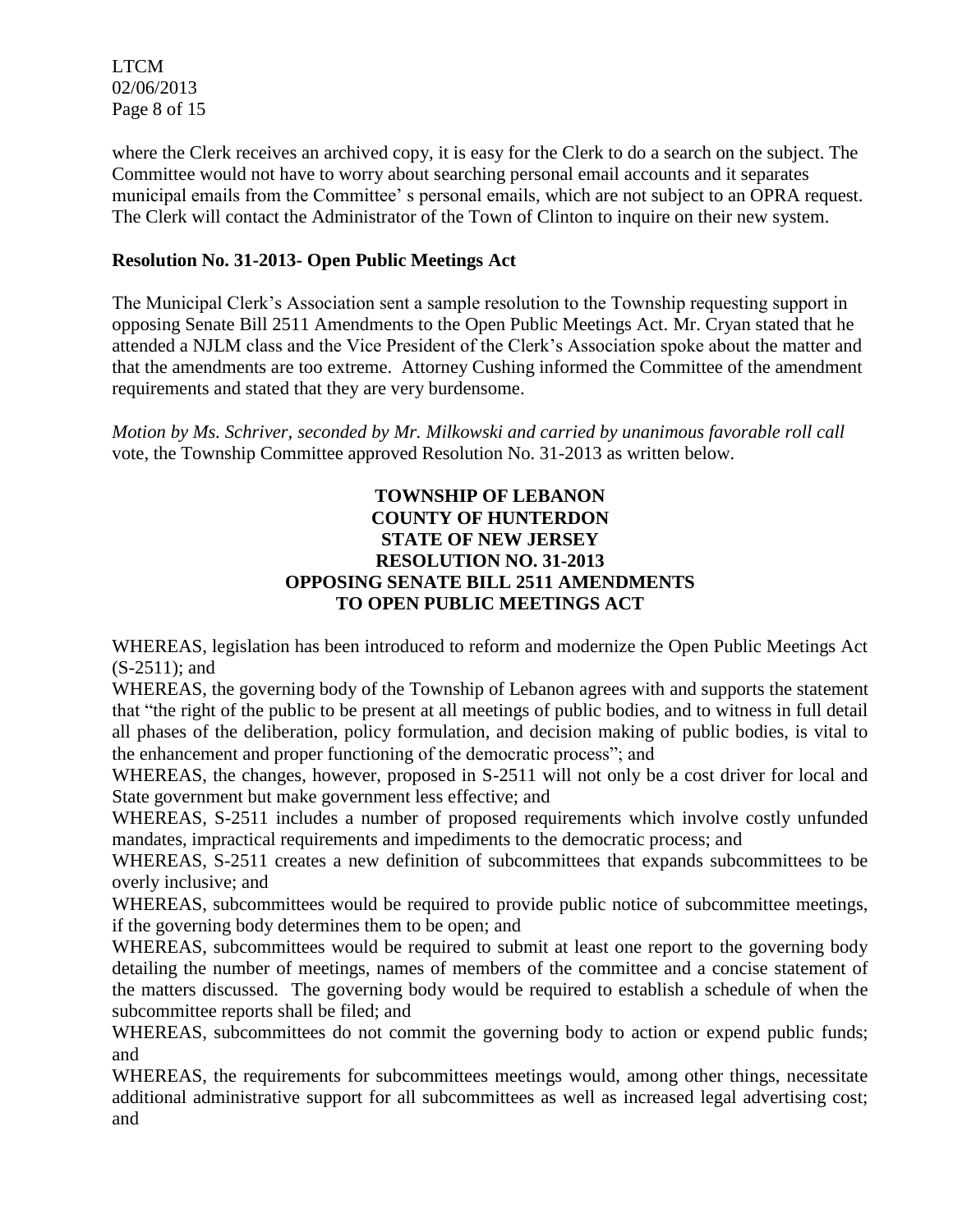LTCM 02/06/2013 Page 9 of 15

WHEREAS, the new requirement that agendas provide a description of all agenda items, including the names of parties to and approximate dollar amounts of any contracts to be acted upon, will delay the award of contracts and could lead to the loss of grant monies; and

WHEREAS, the new requirement that the governing body may act upon an item brought up by a citizen at a public meeting if it was not published as an agenda item only if: (1) there is a vote of 2/3 of the members present to proceed, (2) the municipality demonstrates that it is in the public's best interest and includes the reasons why it is in the public best interest in the minutes; is impractical, ineffective and unnecessarily inhibits the operations of municipal government and runs contrary to the time honored tradition of holding a public meeting for the very purpose of soliciting such input and acting upon it; and

WHEREAS, the new requirement that electronic communications, such as e-mails and text messages, concerning public business among an effective majority of the members that occurred prior to a meeting become part of the minutes and renders the recordings a permanent municipal record, is unworkable and unmanageable as the technology does not always exist to make "hard copies" or digital copies of text messages and the records custodian does not always have access to them, and which is an unprecedented expansion of the meeting concept; and

WHEREAS, the new requirement that comprehensive minutes must include each member's stated reason for their actions or vote, the identity of each member of the public who spoke, and summary of what was said, be made available to the public as soon as possible but no later than 60 days after the meeting will not only be costly but the historical value of minutes will be lost in order to meet an arbitrary deadline; and

WHEREAS, the new requirement that the public be allowed to speak for a minimum of three minutes, at the start of the public meeting, without the ability of the public body to limit the length of the public comment could disrupt public meetings, lead to filibustering and prevent the governing body from conducting business; and

WHEREAS, the provisions of S-2511 place financial, time, manpower and other burdens on municipalities at a time when municipalities are forced to layoff municipal employees, impose furloughs and reduce departmental budgets so that municipalities can meet the strict CAP requirements with decreased revenues and increasing operating expense; and

WHEREAS, the totality of the new requirements of S-2511 will be a significant cost driver for local and State government with no known appropriation contemplated or any alternate means to offset these costs, such a reasonable increase in fees; and

WHEREAS, the provisions of S-2511 continue to exempt the Legislature from the requirements placed on municipalities; and

WHEREAS, while we appreciate Senator Weinberg's efforts to address our concerns, we must continue to oppose the amendments to the Open Public Meeting Act as the changes proposed in S-2511 will not only be a cost driver for local and State government but make government less effective;

NOW, THEREFORE, BE IT RESOLVED BY THE GOVERNING BODY OF THE Township of Lebanon for reasons stated above, does hereby oppose S-2511, as currently drafted, and strongly urges the State Senate and Assembly to oppose these bills, and

BE IT FURTHER RESOLVED that the governing body of the Township of Lebanon does hereby strongly urge the Legislature, in the interest of transparency and openness, to remove the various exceptions in the Open Public Meetings Law that apply to the Legislature. The rules that the legislation makes applicable to other governmental bodies should apply equally to all governmental levels and officials; and

BE IT FURTHER RESOLVED that a copy of this duly adopted resolution be forwarded to Senate President Stephen Sweeney, Senator Loretta Weinberg, Assembly Speaker Shelia Oliver,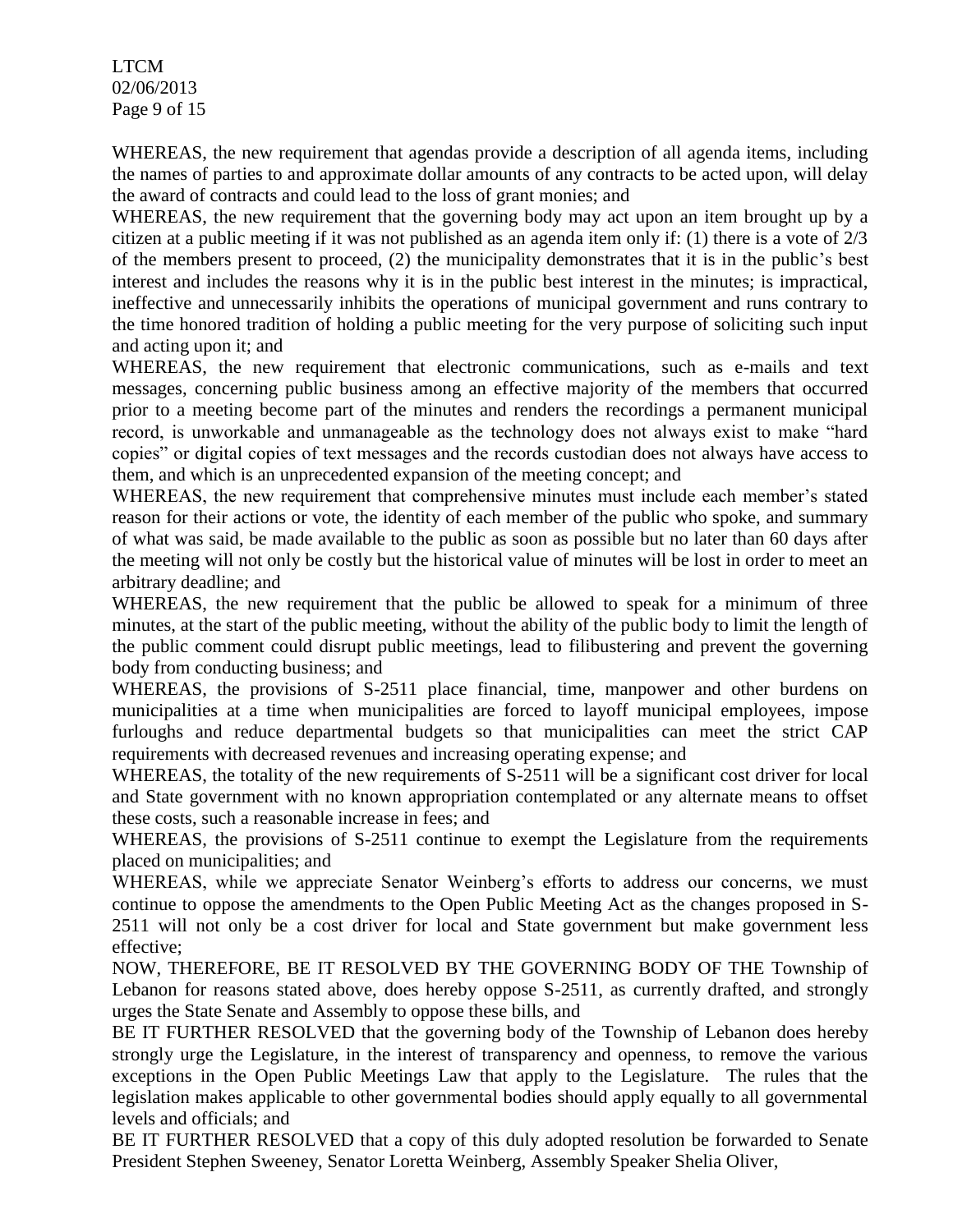LTCM 02/06/2013 Page 10 of 15

Assemblyman Gordon Johnson, the legislators of the Township of Lebanon's State Legislative Districts, Governor Chris Christie, the New Jersey State League of Municipalities and the Municipal Clerks' Association of New Jersey.

## **PRESENTATION OF VOUCHERS**

Committee Members provided a description of vouchers exceeding \$1000.00.

*Motion by Ms. Schriver, seconded by Mayor McKee and carried by unanimous favorable roll call*  vote, the Township Committee approved the February 6, 2013 bill list in amount of \$1,254,908.51.

## **CORRESPONDENCE**

- a. Tax Collector's Report for the Month of January 2013
- b. DPW Project Report Architect Keith Chambers

## **PUBLIC COMMENTS**

*Motion by Mr. Milkowski, seconded by Ms. Schriver and carried by unanimous favorable roll call*  vote, the Township Committee opened the Public Comment portion of the meeting.

Nancy Darois asked if the DPW building will be completed on time.

Mr. Gary Milkowski asked if he would be able to bid on the demolition of the structures on Route 31. Mr. Gary Milkowski stated that he has a family member who sits on the Governing Body and is also a member of the Company. Attorney Cushing stated that Mr. Gary Milkowski will probably be able to bid on the demolition; however, Mr. Ron Milkowski will have to completely disqualify himself. Attorney Cushing stated that he will look into the request tomorrow.

Mr. Gary Milkowski asked the Committee to read the actual amount of the vouchers, when approving the bill list, to prevent misinterpretation.

Mr. Victor Hoffman asked who is paying for the surveys for the acquisition of the Maxwell tract of land. Mayor McKee stated that the Township is. Mr. Hoffman stated that the Township has not decided who made the error and stated that he has been accused of blaming Warren Gabriel for the error but Mr. Gabriel had nothing to do with it as far as he knows. Mayor McKee stated that although a mistake has happened it has actually turned out to be for the best interest of the Township. Mr. Hoffman stated that he wants to know who the "culprit" is who didn't do their work. Mr. Hoffman stated that whoever made the mistake should pay the cost. Attorney Cushing stated that there was a problem at Fire Station No. 1 already. The Fire Department's parking lot is quite a ways on to the adjoining property owners land. Attorney Cushing stated that the fire tank needed to be installed and could not be placed where the new garage is, therefore, the reasonable place to install it was at the firehouse. Attorney Cushing stated that it would have been beneficial for the Township to obtain the tract of land, in any case, to correct a preexisting problem. Mr. Hoffman said that he is trying to prevent it from happening again and questioned if the property should have been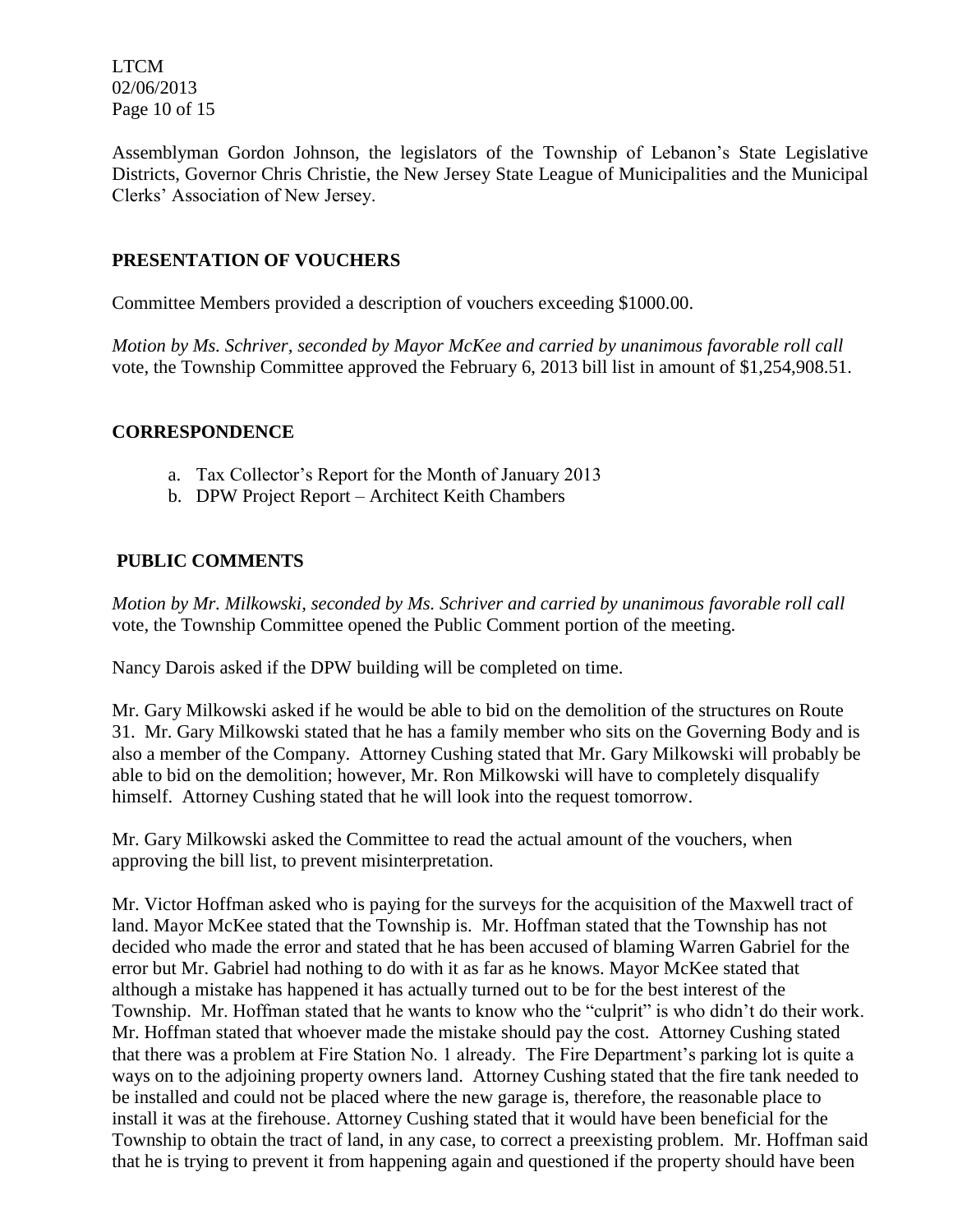LTCM 02/06/2013 Page 11 of 15

surveyed from the start. Mayor McKee stated that if the Township did not learn from this than it is a shame. Mr. Hoffman stated that the taxpayers are paying for a miscue. Mr. Milkowski stated that no one requested the actual layout for the installation of the tank and he is not sure why. Mr. Milkowski stated that he was under the assumption that the Committee hired the Clerk of the Works to oversee all phases of the project. Mr. Milkowski stated that the Clerk of the Works main concern was the new building so maybe that is why it got lost. Mr. Milkowski stated that it will be a benefit for the Township to move forward with the acquisition, at the cost discussed with the homeowner, as opposed to paying the cost of fighting to recoup the funds.

DPW Manager Warren Gabriel stated that the issue with the fire tank began with there not being enough room on the DPW Garage property to install it. The tank could have been installed in the front parking lot but there would be no access to it as it would be too close to the building. The ordinance calls for the tank to be within 1000 ft. of the building. The only public property within the 1000 ft. of the tank, other than the DPW property, would be the Fire Department property. Mr. Gabriel stated that the well overflows on the property and the tank will always be filled. Based on the markings on the road the tank was originally going to be installed on Fire Department property however when they conducted the test dig they found water. Mr. Gabriel stated that he did not find out until they started digging the hole that they were going to be installing a shoring box also which shifted the location of the hole down five feet and over four feet. The shift moved 1/4 of the tank onto the neighbor's property. Mr. Gabriel stated that has concerns when he hears that everyone is talking about the cost of the land purchase because he spoke to the property owner on numerous occasions, prior to Mr. Milkowski becoming involved, and was informed that the owner would donate the property to the Township. Mr. Gabriel stated that the only request the property owner had was to be released from the responsibility of the tank. Mr. Gabriel stated that the Township does this in all of the developments in the Township. There is an easement prepared and the Township is permitted to access the property to fix the tank. Mr. Gabriel stated that Surveyor Eldon Allen had informed him that he would prepare the easement for the property and donate it to the Fire Department, however, the Township has now received a bill for \$575.00, after Mr. Milkowski spoke to Mr. Allen. Mr. Milkowski stated that he never spoke to Mr. Allen except to authorize him to do the work. Mr. Gabriel stated that he understands from the last Township Committee meeting that there was an email that he should have been made aware of, to follow up on. The email was sent by Mr. Maxwell, on May 1, 2012, to the Fire Department website and was then forwarded to the Fire Chief on May 30, 2012. In the email Mr. Maxwell asks about work being done on his property. Mr. Gabriel stated that at the last Committee meeting it was stated that Mr. Maxwell was informed by the Fire Chief to contact Mr. Gabriel. Mr. Gabriel stated that Mr. Maxwell was also told to contact Mr. Milkowski. Mr. Gabriel said that he did not talk to Mr. Maxwell about the tank but Mr. Maxwell informed him that he had been talking to Mr. Milkowski the entire time about the problem. Mr. Milkowski stated that it was after that and whether Mr. Maxwell contacted Mr. Gabriel or someone else he is not sure of where it went from there. Mr. Gabriel stated that he did not speak to Mr. Maxwell until the hole was dug and the tank was going into the ground, which is the first time he had heard that it was being installed on someone else's property. Mr. Gabriel stated that he always understood that the stake in the front of the property was the front corner of the property and the corner of the back top was just on Mr. Maxwell's property. Mr. Gabriel stated that he did not realize that the parking lot was 35 ft. across Mr. Maxwell's property and that a ¼ of the Fire Department parking lot is not on Fire Department property. Mayor McKee stated that he does not believe that anyone knew that. Mr. Gabriel stated that with the way the property was always marked it was assumed that the area was Fire Department property. The Township maintained the land and mowed the grass. Mr. Gabriel stated that if someone wants to point fingers, he is the one who had the tank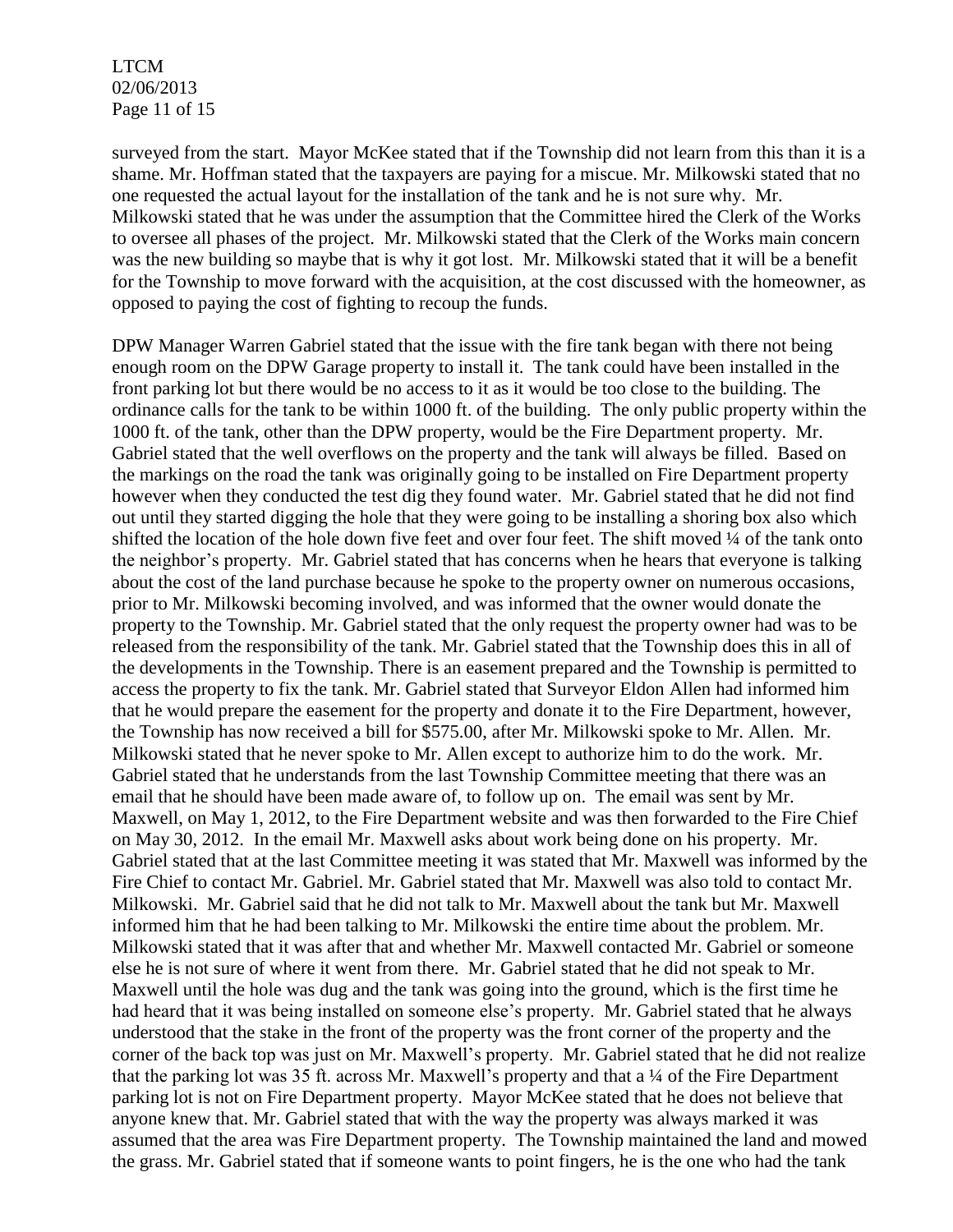LTCM 02/06/2013 Page 12 of 15

installed where it is as it was the most feasible place to put it. Mr. Milkowski stated that it was done in good faith and Mr. Gabriel did not do it deliberately. Mr. Gabriel stated that he discussed the matter with Mr. Milkowski a few times and it was discussed at Fire Department meetings. Everyone knew the tank was being placed in that location so if they knew that it was on someone else's property they should have said something. Mayor McKee stated that he feels that a bad situation actually turned out right. Mr. Gabriel stated that, he has heard, that at the last three Committee meetings fingers were being pointed at him. Mr. Milkowski stated that if the Committee knew ahead of time they would have approached Mr. Maxwell about the easement in advance.

Mr. Gabriel stated that he has also heard about comments being made, at past Committee meetings, regarding the brush cleanup from the storm. Mr. Gabriel said that he spoke to Mr. Cryan on the subject also. Mr. Gabriel stated that the DPW has been going street to street conducting the cleanup. There are many trees hanging in other trees and limbs that are hanging, which the men have been working on, but due to the complaints he is hearing he has taken the men off of the cleanup and has them picking up the branch piles in the Township. They are ¾ of the way done with the piles and once complete they will go back to the roadwork that needs to be taken care of. Mr. Milkowski stated that is appears that there are people who are taking advantage of the DPW. There are areas that are being cleared and put at the curb. Mr. Gabriel stated that there are areas that they will not be chipping because some are clearing their land and putting it at the road. Mr. Gabriel stated that after the last storm a policy was to be put in place but it never happened. Mayor McKee stated that it worked out for the Township in having the DPW conduct the clean up as some towns had to pay 25% of the cost to hire contractors. Mr. Gabriel stated that in a Township this size it would have probably be over \$100,000.00 to have outside contractors' conduct the cleanup and the Township would need to pay 25% of the cost. Mayor McKee stated that he has heard what Tewksbury's taxpayers have to pay for contractor's to conduct the cleanup and the cost is pretty high. Mr. Gabriel stated that the DPW is doing the best that it can. Mr. Gabriel stated that he is hearing complaints about Route 513 but he is taking care of Township roads first. The County is not providing the branch clean up on the County roads so the DPW will in time.

Mr. Cryan stated that he suggested purchasing the Maxwell tract of land because, where he works, they have done many easements for equipment to be on properties and they have been faced with many challenges over the years. An agreement can be worked out but once the property is sold, even if the easement is in writing, the new owner has the right to challenge it. Mr. Cryan stated that with the amount Mr. Maxwell was willing to work with the Township on, it far outweighed the cost to settle a challenged easement. Attorney Cushing stated that the cost for the acquisition is to cover Mr. Maxwell's legal costs in having the documents reviewed by his attorney. Mr. Milkowski stated that the Township did not want the expense to fall on Mr. Maxwell. Mr. Gabriel stated that he understands the point but he hears that some people want the expense to come out of his pocket. Mr. Gabriel stated that he works pay check to pay check and between former Mayor Wunder and Mr. Milkowski it seems that the problems over the past year and a half keep falling on him. Mr. Gabriel asked for the Committee to let him know where this is all headed. Mr. Milkowski stated that at the last meeting he was trying to establish if the Committee could go after the professionals or the Engineer but since the Engineer was never contacted on the matter there is nothing that can be done. Mr. Gabriel stated that he did speak to the professionals and they knew where the tank was being installed. Mr. Milkowski stated that he agrees with Mr. Gabriel. Mr. Milkowski stated that he knows that Mr. Gabriel informed all that the trench box moved the hole down further.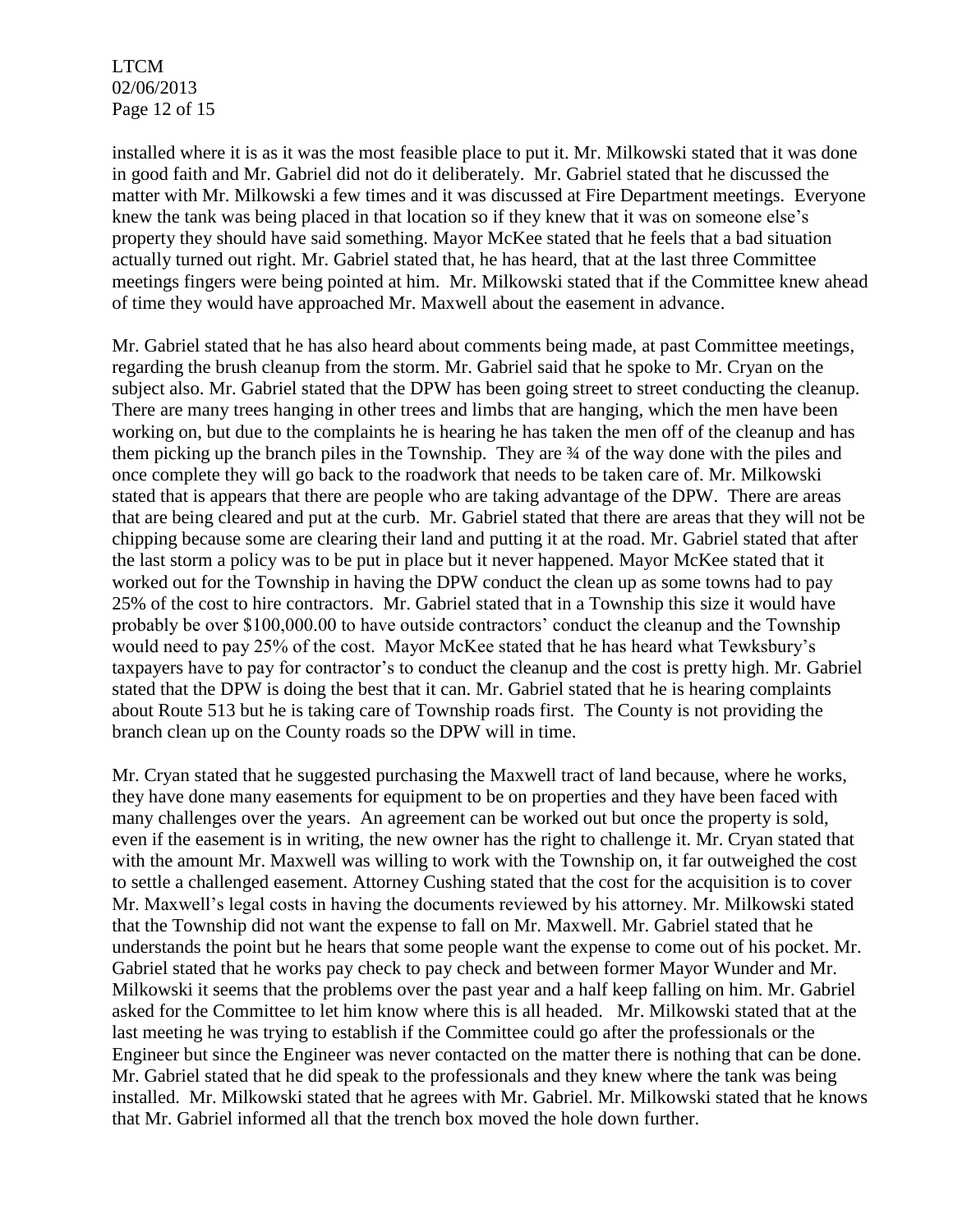LTCM 02/06/2013 Page 13 of 15

Mr. Charles Varga of Raritan River Road stated that he understands that there was a courtesy given to another resident for property tax relief due to the disaster that he also suffered from; Irene. Mr. Varga stated that he spoke to the Tax Assessor and she informed him that he needed to write a letter to the Committee asking for the process in which to follow in getting some of the relief back. Mr. Varga asked how the property relief was extended to the other resident but not to him. Mayor McKee stated that if a property owner filed a report before a certain date they could receive a credit or relief on the structure for the prior year. Mr. Varga asked how the resident knew to apply for the relief. Mayor McKee stated that he is not sure how the other taxpayer found the information. Mayor McKee stated that Mr. Varga missed the January 10, 2013 deadline to apply for the 2012 relief. Mayor McKee stated that going forward Mr. Varga could apply for relief for 2013. Mayor McKee stated that the Tax Assessor had the information, on what needed to be done to meet the deadline, listed on the Township webpage on November 22, 2012. Mr. Varga stated that he will speak to the Assessor about 2013. Attorney Cushing suggested for Mr. Varga to speak to the Tax Assessor and if there is some recourse that the Township can consider the Tax Assessor should call Attorney Cushing with the information. Mr. Varga asked what the best way is to get in touch with the Committee. The Committee provided Mr. Varga with the information.

Mr. Brian Wunder stated that he feels that Mr. Varga is a good example as to why the Township should consider hiring a part time grant specialist. Mr. Wunder stated that a lot is being missed and lost and instead of paying the professionals to do grant work for the Township the Committee should look into some other kind of program. Mr. Wunder stated that he agrees with Mr. Cryan that the webpage is outdated. Mr. Wunder stated that the Road Department is doing a fantastic job in cleaning up the roads. Mr. Wunder stated that he drives the roads all day and the DPW is chipping away.

Mr. Gabriel stated that he would like to change the branch chipping information that is on the webpage. Mr. Gabriel stated that it has been 100 days since the storm and if the residents do not have the brush out by now it is too late. Mr. Gabriel will list the streets that will be chipped in the near future. Mr. Cryan stated that the wording needs to be looked at and should state that in areas where there is obvious logging or clearing operations going, the DPW will not be picking up the debris.

Mr. Victor Hoffman stated that he addressed the chipping issue two months ago and informed Mr. Gabriel that he tried to get help for him that is all he was trying to do. Mr. Hoffman stated that there was nothing personal. Mr. Hoffman stated that he did bring the matter forward and said that people would continue to put stuff out. Mr. Hoffman stated that he does not believe that he reached the Committees ears and there needs to be a policy set forth. There are people who will take advantage of the Township. Mr. Gabriel stated that the residents have been very decent about the brush, however, there are a few who take advantage and ruin it for everyone. Mr. Gabriel stated that he has had no complaints and residents have called to thank the DPW for picking up the brush. Mayor McKee stated that the Clerk has not received a complaint either. Mr. Gabriel stated that people dropped off an entire row of pine tree branches in the Park. Mr. Gabriel stated that the process needs to be determined so everyone knows the procedures.

*Motion by Ms. Schriver, seconded by Mr. Morrison and carried by unanimous favorable roll call the* Township Committee closed the public comment portion of the meetings.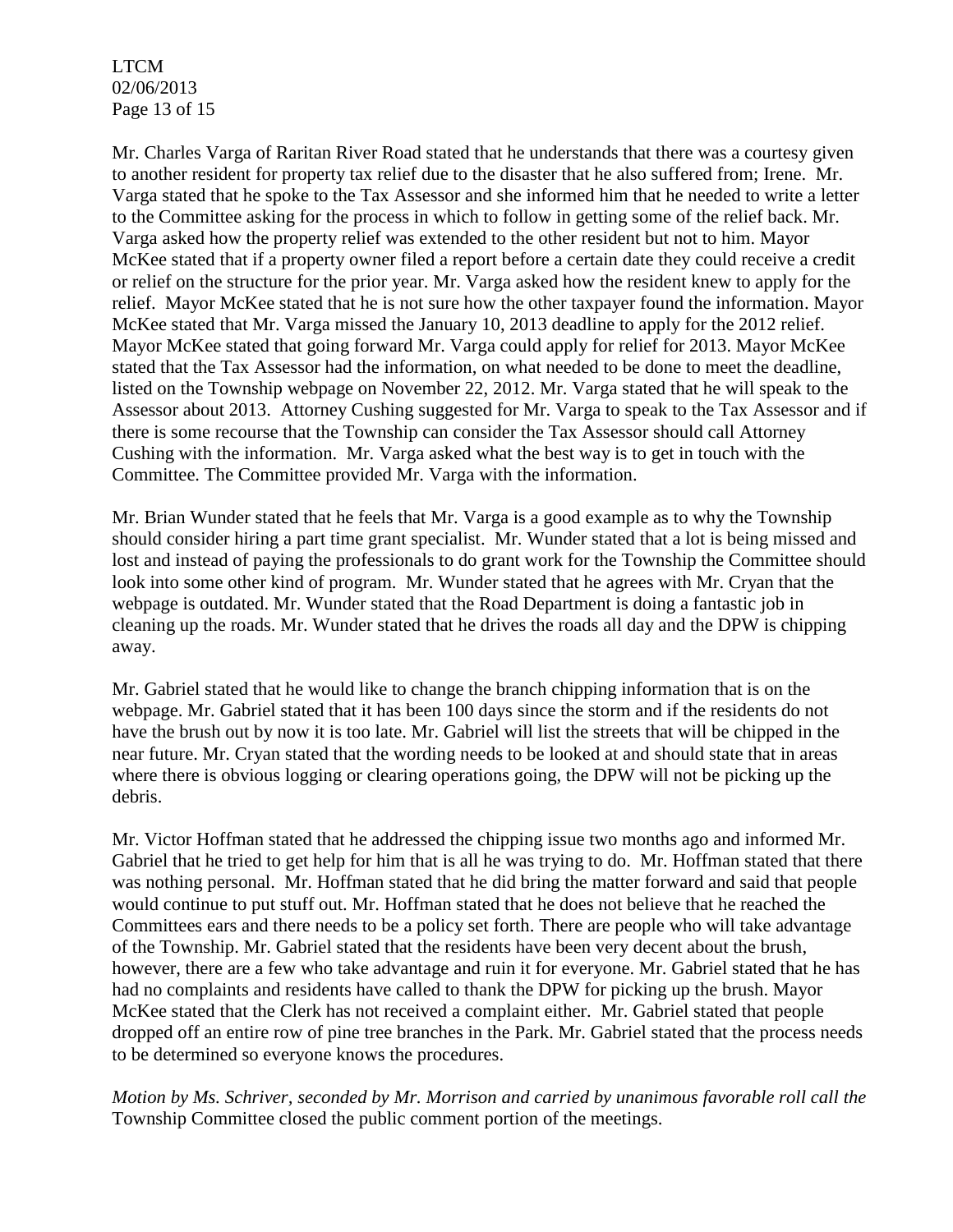LTCM 02/06/2013 Page 14 of 15

*Motion by Ms. Schriver, seconded by Mr. Milkowski and carried by unanimous favorable roll call*  vote, the Township Committee approved Resolution No. 32-2013 and convened in executive session at 9:28 p.m.

#### **TOWNSHIP OF LEBANON COUNTY OF HUNTERDON STATE OF NEW JERSEY RESOLUTION NO. 32-2013 RESOLUTION AUTHORIZING EXECUTIVE SESSION**

WHEREAS, the Open Public Meetings Act; *N.J.S.A.* 10:4-6 *et seq*., declares it to be the public policy of the State to insure the right of citizens to have adequate advance notice of and the right to attend meetings of public bodies at which business affecting the public is discussed or acted upon; and

WHEREAS, the Open Public Meetings Act also recognizes exceptions to the right of the public to attend portions of such meetings; and

WHEREAS, the Mayor and Committee find it necessary to conduct an executive session closed to the public as permitted by the *N.J.S.A*. 40:4-12; and

WHEREAS, the Mayor and Committee will reconvene in public session at the conclusion of the executive session;

NOW, THEREFORE, BE IT RESOLVED by the Mayor and Committee of the Township of Lebanon, County of Hunterdon, State of New Jersey that they will conduct an executive session to discuss the following topic(s) as permitted by *N.J.S.A*. 40:4-12:

A matter which Federal Law, State Statute or Rule of Court requires be kept confidential or excluded from discussion in public (Provision relied upon:

\_\_\_\_\_\_\_\_\_\_\_\_\_\_\_\_\_\_\_\_\_\_\_\_\_\_\_\_\_\_\_\_\_\_\_\_\_\_\_\_\_\_\_\_\_\_\_\_\_\_\_\_\_);

\_\_\_\_\_\_A matter where the release of information would impair a right to receive funds from the federal government;

A matter whose disclosure would constitute an unwarranted invasion of individual privacy;

\_\_\_\_\_\_A collective bargaining agreement, or the terms and conditions thereof (Specify contract:

 A matter involving the purpose, lease or acquisition of real property with public funds, the setting of bank rates or investment of public funds where it could adversely affect the public interest if discussion of such matters were disclosed; Real Estate Acquisitions;

\_\_\_\_\_\_Tactics and techniques utilized in protecting the safety and property of the public provided that their disclosure could impair such protection;

\_\_\_\_\_\_Investigations of violations or possible violations of the law;

 $\qquad \qquad )$ ;

 $X$  Pending or anticipated litigation or contract negotiation in which the public body is or may become a party; (The general nature of the litigation or contract negotiations is: Professional Service Contracts – . The public disclosure of such information at this time would have a potentially negative impact on the municipality's position in the litigation or negotiation; therefore this